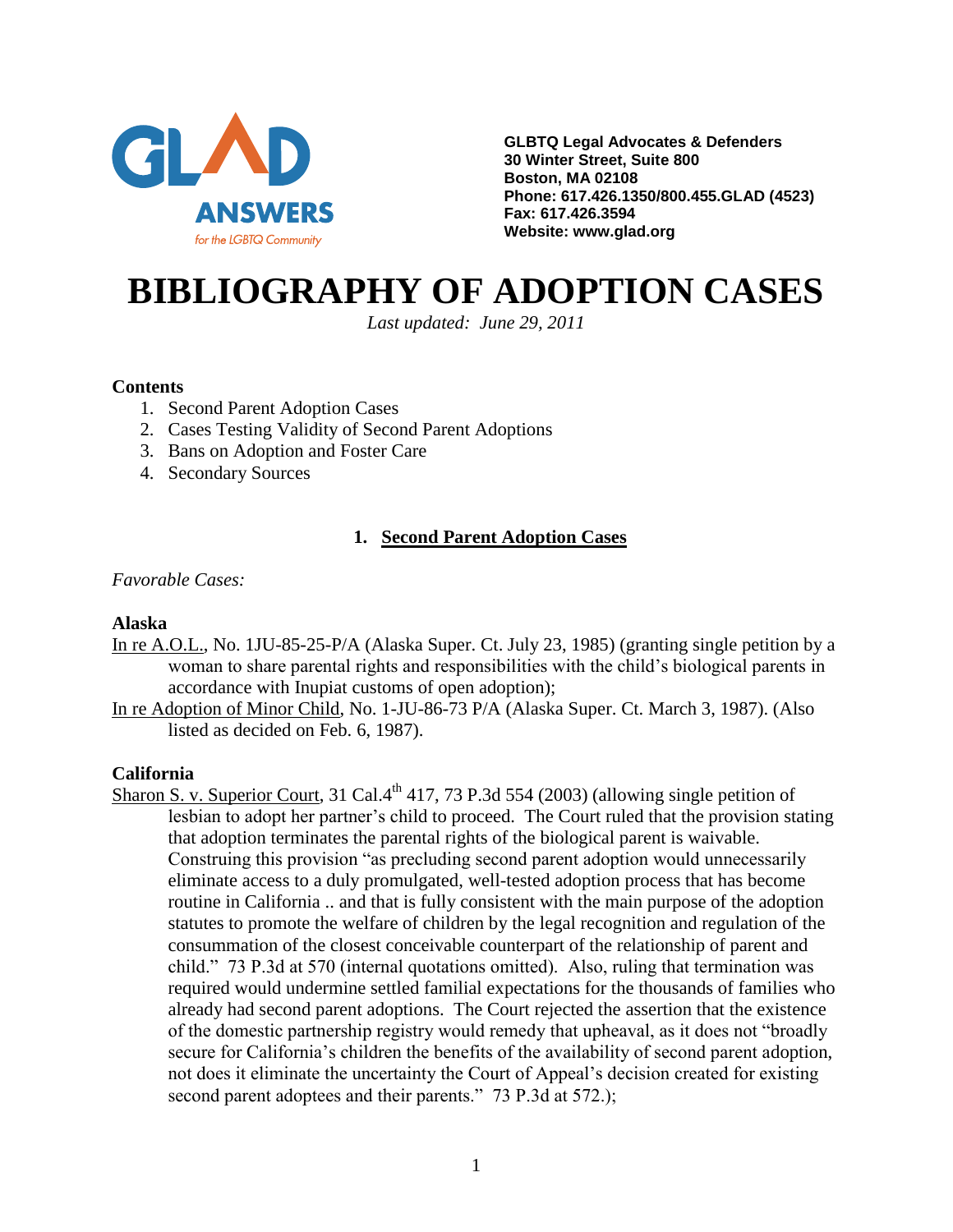Under California's domestic partnership laws, CA FAM § 297-297.5, a domestic partner may adopt his or her partner's child.

## **Connecticut**

- In re Adoption of Baby Z., 247 Conn. 474, 724 A.2d 1035 (1999) (denying the joint petition of a lesbian couple to adopt the biological child of one of women. The court denied the petition, claiming that the legislature did not intend to grant non-biological mothers the right to adopt their partners' children. Recognizing that the best interests of the child standard calls for liberal interpretations of the adoption statutes, the court stated that this standard cannot transcend the bounds of the statutes.);
- A new law that became effective October 1, 2000 creates a process for second parent adoption, whereby an existing parent (biological or adoptive) may agree to the adoption of the child by another person "who shares parental responsibility for the child." Public Act 00-228, effectively overruling Adoption of Baby Z.

## **Delaware**

In the Interest of Hart, 806 A.2d 1179 (Del. Fam. Ct. 2001) (granting the single petition for adoption by a stepparent filed by the partner of the children's adopted father. The Court focused on the liberal interpretation due the adoption statutes, ruling that the petitioner had standing to petition to adopt the children, that the fact that he is a second parent poses no bar to his petition, and that allowing the petitioner to adopt the children would not alter the parental rights of the originally adoptive father. The Court concluded that petitioner is already a de facto parent/stepparent, and the court had previously applied the stepparent termination provision to a de facto parent to whom the biological parent was not presently married.).

# **District of Columbia**

- In the Matter of the Petition of L.S. and V.L. for the Adoption of a Minor (T.) and (M.), (D.C. Super. Ct. 1991) (granting the joint petition by a lesbian couple to adopt the biological child of one of the women and the adopted child of the other. The court waived the parental rights cut-off provision, holding that the language of that provision is directory, rather than mandatory, and concluding that reading the cut-off provision as mandatory would thwart the best interests of the children.);
- In re M.M.D. & B.H.M., 662 A2d 837 (D.C. App. 1995) (granting the joint petition of a gay couple to adopt the adoptive child of one of the men. The court held that two unmarried cohabitants in a committed personal relationship may jointly adopt, relying on the reasonableness of the application of the statutory rule of construction importing a plural understanding of all words indicating the singular to the adoption statutes; legislative history; rejection (either for lack of assistance or applicability) of the application of the interpretive canons of expressio unius, strict construction, absurd results/obvious injustice, and legislative intent; application of the canon of purposive interpretation; and a determination that adoption by unmarried couples may meet the child's best interests. The court held that the stepparent exception applies in this instance, despite the fact that the two men are not actually married.).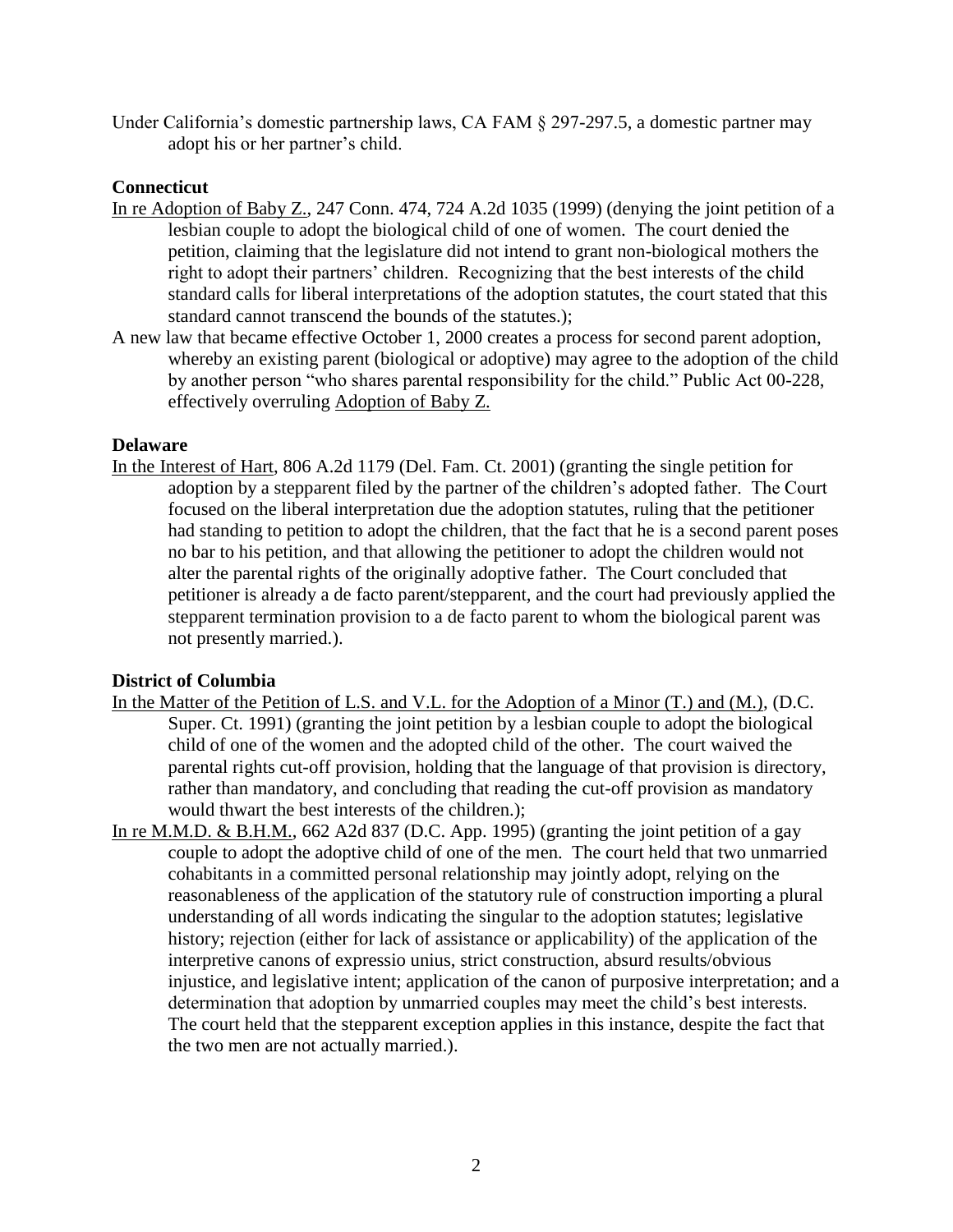# **Hawaii**

Newspapers reported the granting of 3 second-parent adoptions by Family Court Judge John C. Bryant. Jr. in December 2000. See http://www.qrd.org/qrd/usa/legal/lgln/2001/01.01 (citing to the Honolulu Advertiser); "Hawaii court approves adoptions for lesbian couples," Associated Press (AP) Newswires, Dec. 5, 2000.

## **Illinois**

- In re Petition of K.M. and D.M. to Adopt Olivia M., 274 Ill. App.3d 189, 653 N.E.2d 888, 210 Ill. Dec. 693 (Ill. App. Ct. 1995) (granting standing to lesbian couples to bring joint petitions to adopt the biological or adopted child(ren) of one of the women and remands for hearing on the best interests of the child. The court held that unmarried same-sex cohabitants have standing to jointly petition for adoption as the statutory provisions allow a reputable person of legal age to adopt, and provisions in the singular should be read to include the plural. Further, the language of the Illinois statutes allows a biological or adoptive parent to preserve her parental rights and also consent to an adoption by another person by joining onto an adoption petition as a petitioner. The court noted that there is no language anywhere in the Act suggesting that this language is limited to married couples.);
- In the Matter of the Petition of C.M.A. a/k/a C.M.W. and L.A.W., 306 Ill. App. 3d 1061, 715 N.E.2d 674, 239 Ill. Dec. 920 (Ill. App. Ct. 1999) (vacating the orders of a former judge declaring the judgments allowing two lesbian couples to adopt the biological child(ren) of one of the women to be null and void based on the judge's "extreme and patent bias against the adoptive parents based upon sexual orientation).

## **Indiana**

- In re the Adoption of M.M.G.C., H.H.C., & K.E.A.C., 785 N.E.2d 267 (Ind. Ct. App. 2003) (existence of stepparent exception to parental termination requirement indicates that Indiana law does not require that the rights of an adoptive parent be divested in the event of a second-parent adoption, and, consistent with the state policy that allowing a second parent to share legal responsibility for the financial, spiritual, educational, and emotional well-being with the child is in the child's best interest, Indiana's common law permits a second parent to adopt without divesting the rights of the first adoptive parent);
- In re Adoption of K.S.P., 804 N.E.2d 1253 (Ind. Ct. App. 2004) (Domestic partner petitioned to legally adopt the biological children of her same-sex partner. The court held that biological mother's two children could be legally adopted by her same-sex domestic partner, without divesting biological mother of her parental rights. Divestment statute was intended to prevent adversarial parenting fights, and this purpose was not served by application of the divesting statute in situations involving stepparent adoptions or secondparent adoptions, where the biological parent and proposed adoptive parent are both integral members of the proposed adoptive family.);
- In the Matter of Infant Girl:W, et al. v. Morgan Co. Fam. & Ch., 55 A 01-0506-JV-00289. Lesbian foster parents from Morgan County sought and received an adoption of their foster daughter from a Marion County Superior Court judge, after a Morgan County judge learned that the couple was living together while unmarried, interrupted adoption hearings, and directed the Office of Family and Children to look for a married couple to adopt the child. The Morgan County judge rejected the couple's petition to release the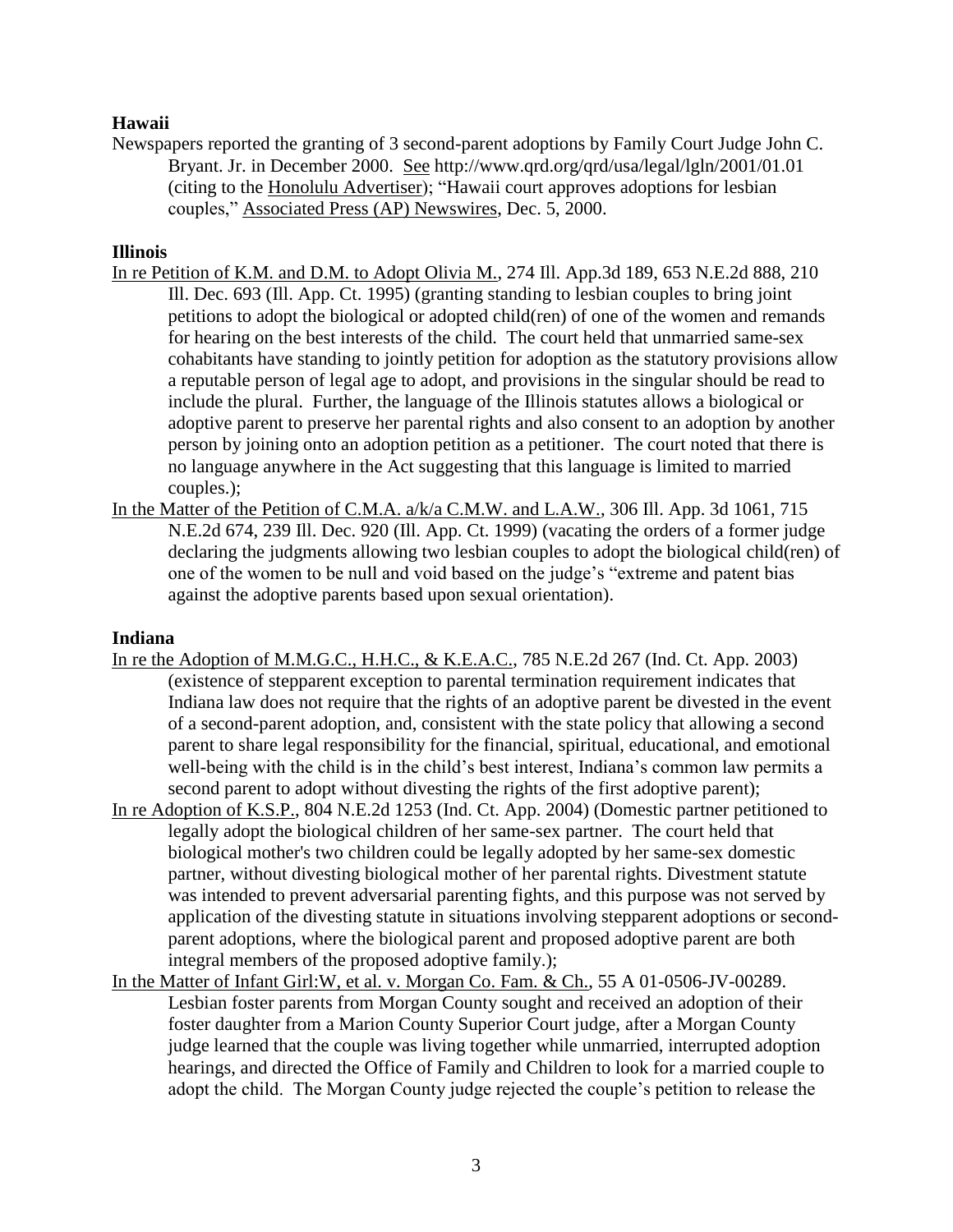child from her status as ward of the Office of Family and Children. The couple is appealing. The state argues that only married couples can file jointly for adoption and that the Marion County judge ruled incorrectly. See "Lesbian couple fights for custody of child," Associated Press, Oct. 14, 2005, at http://www2.indystar.com/articles/2/241076- 7252-127.html.

#### **Maine**

In re Adoption of M.A., 930 A.2d 1088 (Me. 2007) (holding that Maine's adoption statute does not bar an unmarried same-sex couple from jointly petitioning for adoption, despite the inclusion of a reference to married couples).

#### **Maryland**

In re Petition of D.L.G. & M.A.H., No. 95179001/CAD, 22 Fam. L. Rep. (BNA) 1488 (Md. Cir. Ct., Baltimore City Jun. 27, 1996).

#### **Massachusetts**

- In re Tammy, 619 N.E.2d 315, 416 Mass. 205 (1993) (affirming the granting of joint petition of a lesbian couple to adopt the biological child of one of the women. The court held that M.G.L. c. 210 allows adoption by two unmarried cohabitants, including adoption by the child's biological parent, regardless of sexual orientation. The use of the singular "person" regarding who may adopt is construed to include the plural. Further, the statute contains a list of prohibited combinations of people for purposes of adoption and absent from this list is any prohibition regarding unmarried cohabitants. The statute's use of general language to define who may adopt demonstrates that the legislature did not attempt to limit the categories of who may adopt beyond the list of prohibited combinations. Thus despite the fact that the Legislature may not have envisioned adoption by same-sex partners, there is no statutory bar to this petition. The court further held that the parent's rights are not terminated by the adoption. Despite the lack of exceptions to the provision in §6 terminating a biological parent's rights upon the child's adoption, the court stated that the Legislature could not have intended that the parent's rights would be terminated when the parent is one of the adopting parties under §2. §6 is directed to the more usual circumstance of adoption by parties other than the biological parents and has never been held to apply when a biological parent joins in the adoption petition of his/her spouse or when the biological parent petitions alone to adopt the child born out of wedlock.);
- Adoption of Susan, 416 Mass. 1003 (1993) (holding Tammy to be controlling and holding that the Probate and Family Court has jurisdiction to consider a joint petition of a lesbian couple to adopt the biological child of one of the women);
- Adoption of Galen, 425 Mass. 201 (1997) (clarifying that the partner of the child's biological mother need not be related to the child by blood in order for the joint petition to succeed and remanding for entry of an order explaining the denial of motion requesting waiver of home study or allowing the motion).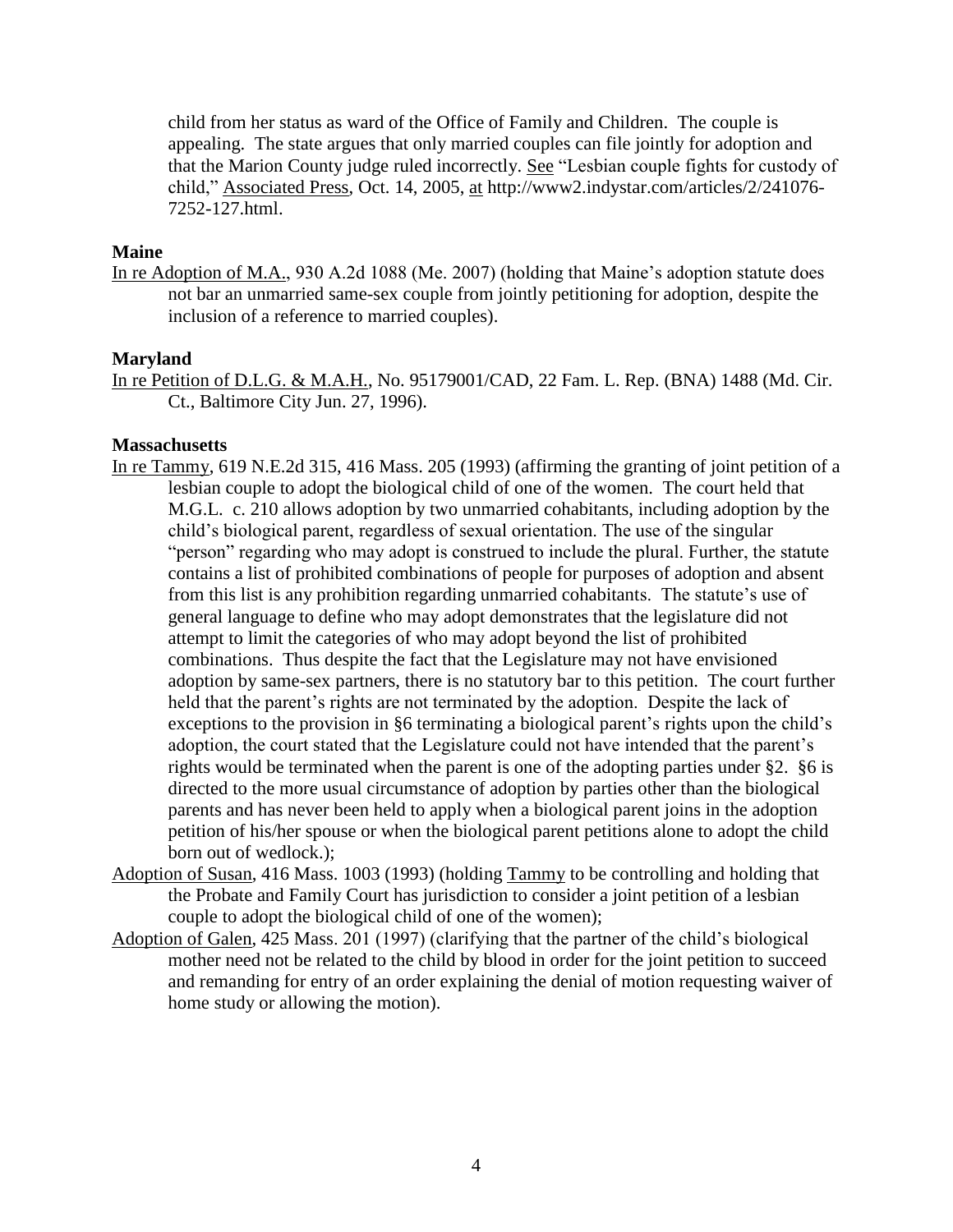# **New Jersey**

- In the Matter of the Adoption of Two Children by H.N.R., 285 N.J. Super. 1, 666 A.2d 535 (N.J. Super. Ct. App. Div. 1995) (granting the single petition of a woman seeking to adopt her partner's biological children. The court focused on the mandate that the adoption statutes be liberally construed to meet the best interests of the child, the statute's silence with respect to joint adoption by unmarried persons or to adoption by an unmarried cohabitant of his/her partner's child with the partner's consent, the breadth of the language allowing "any person" to institute an action for adoption, and a broad construction of the stepparent exception.).
- In response to a class action suit by the ACLU, the state approved a policy in 1997 prohibiting the Division of Youth and Family Services from discriminating on the basis of sexual orientation or marital status, thereby allowing same-sex couples to adopt jointly. "The Division shall not discriminate in a child's adoptive placement based on the child's or the adoptive parent's race, color, national origin, age, gender, disability, marital status, sexual orientation, state of residence, or religion. The Division shall not delay or deny the adoptive placement of a child due to the race, color or national origin of either the child or the adoptive parent. These factors may be considered in selecting the adoptive home for only the most compelling reasons related to a particular child's special or distinctive needs. The Division representative shall document when the race, color or national origin of either the child or adoptive parent is considered in making the adoptive home selection and how these factors affected the selection." NJ ADC 10:121C-4.1(c).

## **New York**

- In the Matter of the Adoption of Evan, 153 Misc. 2d 844, 583 N.Y.S.2d 997 (N.Y. Sur. Ct., N.Y County 1992) (granting the joint petition of a lesbian couple to adopt the biological child of one of the women and maintaining the parental rights of the biological mother through the court's equitable power to avoid a strict enforcement of the cut off provision when special circumstances exist);
- In re Jacob, In the Matter of Dana, 86 N.Y.2d 651, 660 N.E.2d 397, 636 N.Y.S.2d 716 (N.Y. 1995) (granting standing to an unmarried heterosexual couple to petition to adopt the woman's biological child and to a woman to petition to adopt her partner's biological child. The Court of Appeals held that granting appellants standing to adopt is consistent with the words of the statute as well as the goal of encouraging the adoption of as many children as possible regardless of the sexual orientation or marital status of the individuals seeking to adopt them. The Court also held that the parental rights cut-off provision should be read not to apply when the biological parent consents to the adoption and intends to raise the child jointly with the petitioner.);
- In re Adoption of Carolyn B., 6 A.D.3d 67, 774 N.Y.S.2d 227 (N.Y.A.D. 4 Dep't 2004) (holding that joint adoption by unmarried gay couple who had established a family unit was in best interests of the child, obviating waste of judicial resources for single adoption and subsequent second parent petition).

## **Oregon**

In re Adoption of M.M.S.A. No. D8503-61930 (Or. Circuit Ct., Multnomah County Sept. 4, 1985) (granting the joint petition of a lesbian couple for one woman to adopt the biological child of the other. The court held that Oregon law did not prohibit the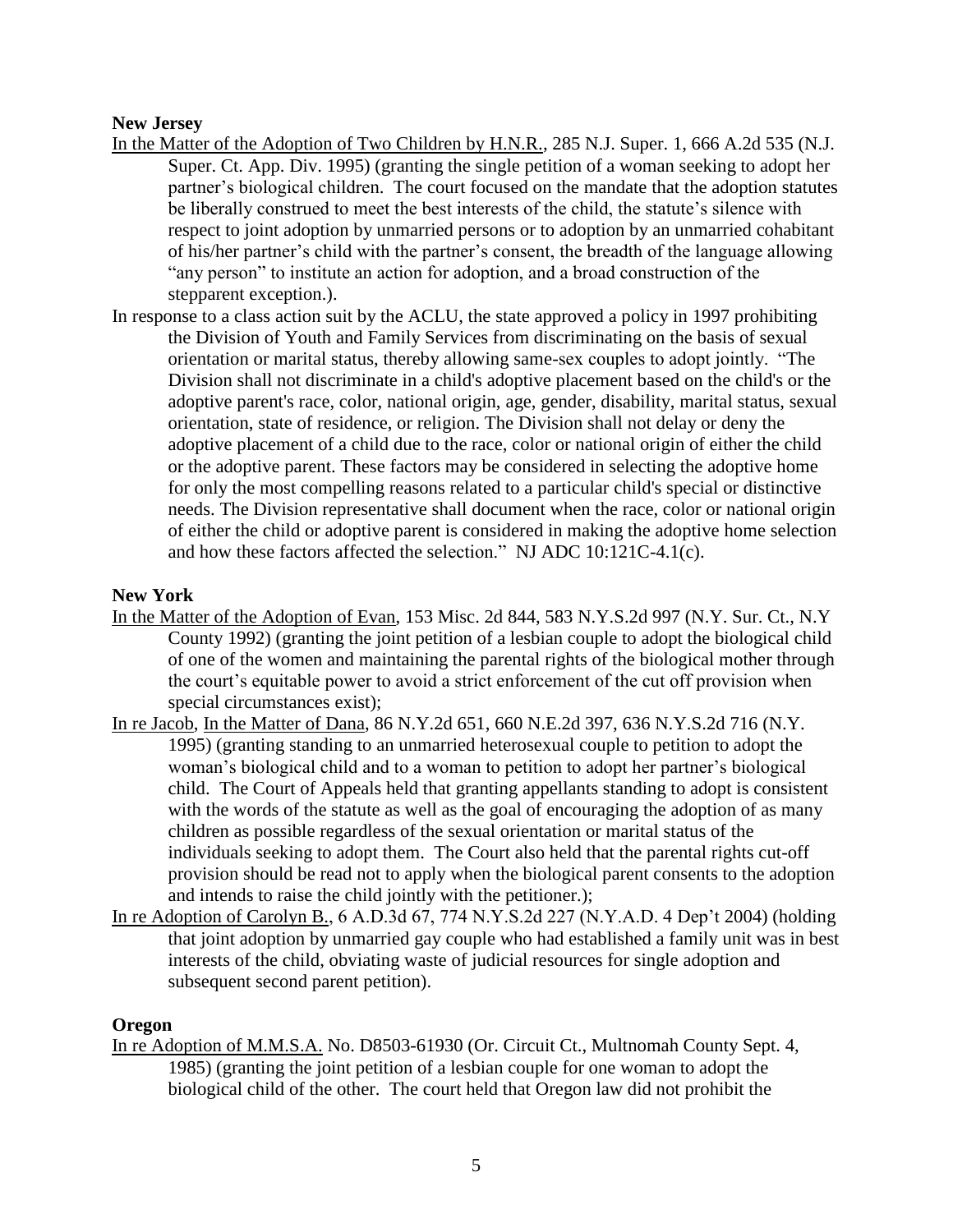adoption, but to the contrary required it in the child's best interests. The Oregon statutes allow the court to grant the petition of any person to adopt another if the court is satisfied as to the identity and relations of the people involved, that the petitioner is sufficiently able to raise the child, providing suitable nurturing and education, and that it is fit and proper for the adoption to be effected. This petition met all of those criteria, as well as the policy that any adoption that is in the best interests of the child should proceed.).

#### **Pennsylvania**

In re Adoption of R.B.F. and R.C.F., 803 A.2d 1195 (Pa. 2002) (allowing adoption to take place without relinquishment of parental rights when cause is shown that such relinquishment is unnecessary under the particular circumstances of the case. The court noted that it would be absurd to allow same-sex couples to adopt jointly – which the statutes already permit – but not allow one of the partners to adopt the child of the other.).

#### **Vermont**

- In re B.L.V.B. and E.L.V.B. 628 A.2d 1271, 160 Vt. 368 (1993) (granting the joint petition of a lesbian couple to adopt the biological children of one of the women, holding that "[W]hen the family unit is comprised of the natural mother and her partner, and the adoption is in the best interests of the children, terminating the natural mother's rights in unreasonable and unnecessary." 160 Vt. at 369.).
- This was codified in 1995: "If a family unit consists of a parent and the parent's partner, and adoption is in the best interest of the child, the partner of a parent may adopt a child of the parent. Termination of the parent's parental rights is unnecessary in an adoption under this subsection." VT ST T.  $15A \S 1-102(b)$ .

#### **Washington**

In re Adoption of (Child A and Child B), No. 88-5-00088-9 (Wash. Super. Ct., Spokane County June 23, 1988) (granting the joint petition of a lesbian couple for one of the women to adopt the biological children of the other);

In re Child 1 and Child 2, No. 89-5-00067-7 (Wash. Super. Ct., Thurston County Nov. 16, 1989);

In re the Interest of E.B.G., No. 87-5-00137-5 (Wash. Super. Ct., Thurston County Nov. 16, 1989) (granting the joint petition of a lesbian couple for one of the women to adopt the biological child of the other. The court notes that the language of the adoption statute is extremely broad regarding who may adopt and that there is "no requirement that if the child has two parents that they be of the opposite sex." Slip op. at 5-6. The court further holds that the judicial exclusion of gays from the marriage act is irrelevant for the purposes of to this case and notes that other courts in Washington, Oregon, Alaska and California have all granted adoptions to gay co-parents, citing Adoption of Child A and Child B, In re the Adoption of M, In re A.O.L., and In the Matter of the Adoption Petition of Nancy. The court notes that the guiding principle in each state is whether the adoption is in the best interests of the child, concluding that in this instance, it is, focusing on the family meeting the factors relevant in a stepparent adoption, on joint performance of the parenting functions, on the protections the child would have upon the death of either mother or upon their separation, on the benefits the child would receive from the adoptive mother, and on the protection the adopted mother would have from third parties who refused to accept decisions she made on the child's behalf.).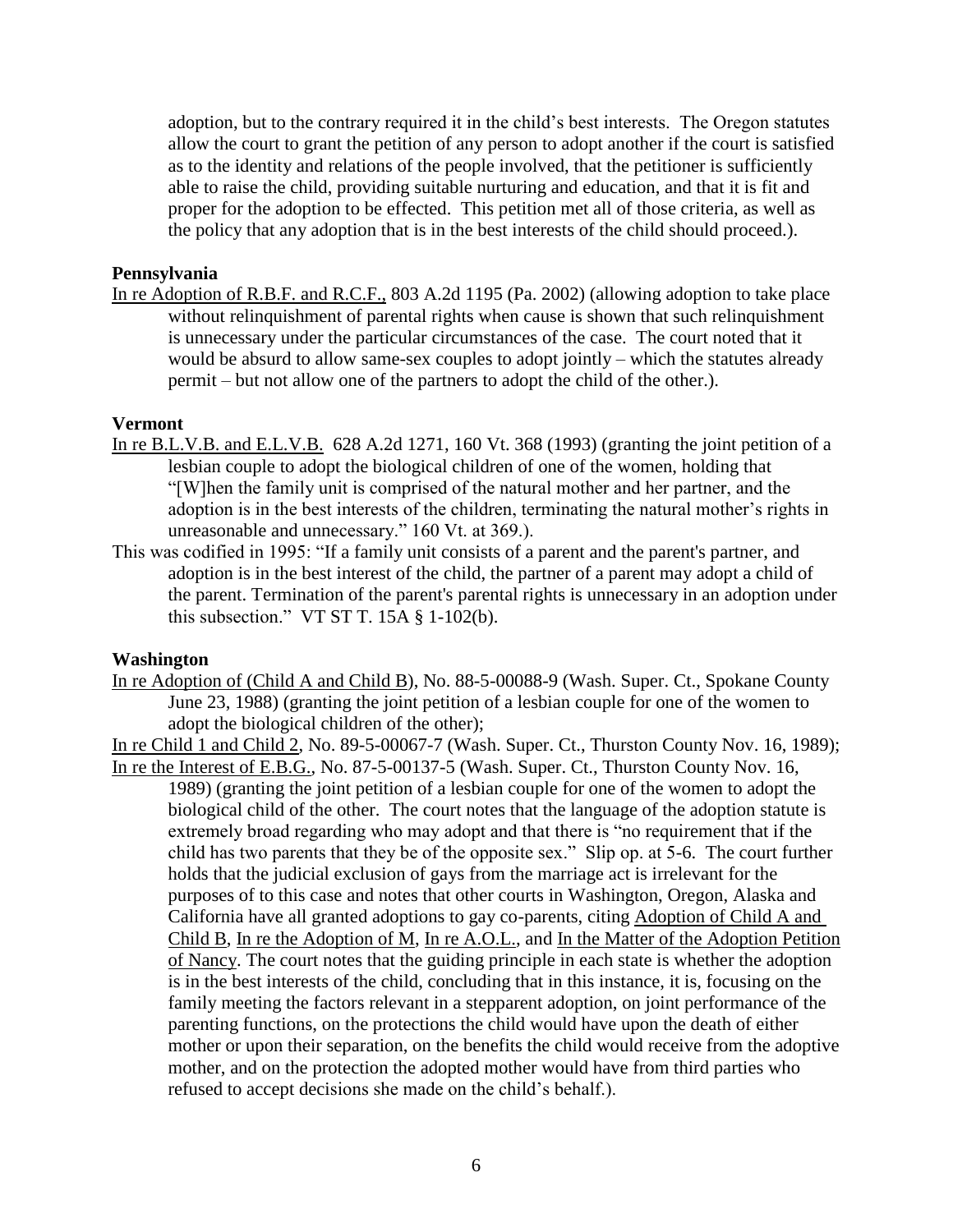## **Other states in which Second Parent Adoptions have been granted include**:

Alabama (selected counties) Delaware (selected counties) Iowa (selected counties) Louisiana (Orleans Parish) Michigan (selected counties) Minnesota (Aitkin and Hennepin Counties) Nevada (selected counties) New Hampshire (selected counties) New Mexico (selected counties) Rhode Island (selected counties) Texas (Austin, San Antonio & some other counties)

## *Unfavorable Cases:*

## **Colorado**

In the Matter of the Adoption of T.K.J. and K.A.K., 931 P.2d 488 (Colo. App. 1996) (denying joint petition by a lesbian couple to adopt each other's biological children. The court held that because the petitioners filed with their petitions a consent to adoption without relinquishing their parental rights, the children were deemed not available for adoption given that the statutes do not allow a person to consent to the adoption of her child by someone to whom she is not married without terminating her parental rights. Further, the court declined to read the provision relating to the court's duty to protect the best interests of the child as overriding the effect of other provisions within the adoption statute. The court read the stepparent exception very strictly, defining stepparent as someone who is married to the parent. The court declined to import the concept of a "spousal equivalent" found elsewhere in the Children's Code, into the definition of a stepparent.).

#### **Nebraska**

In re Adoption of Luke, 263 Neb. 365, 640 N.W.2d 374 (2002) (denying joint petition of lesbian couple to adopt biological child of one of the women. The Court held that the child was not eligible for adoption because the biological mother had not relinquished her parental rights, as required by statute.).

## **New Hampshire**

In re Jason C., 129 N.H. 762, 533 A.2d 32 (1987) (denying the joint petition of two unmarried (formerly married and no longer living together) adults to adopt their foster child. The court read the absence of any procedure for custody determinations in the adoption provisions to indicate that the legislature did not intend to grant adoptions under these circumstances.).

#### **Ohio**

In re: Adoption of Jane Doe, 130 Ohio App. 3d 288 (Ohio Ct. App., 9th Dist. 1998), appeal not allowed, 85 Ohio St. 3d 1467, 709 N.E.2d 173 (1999), reconsideration denied, 86 Ohio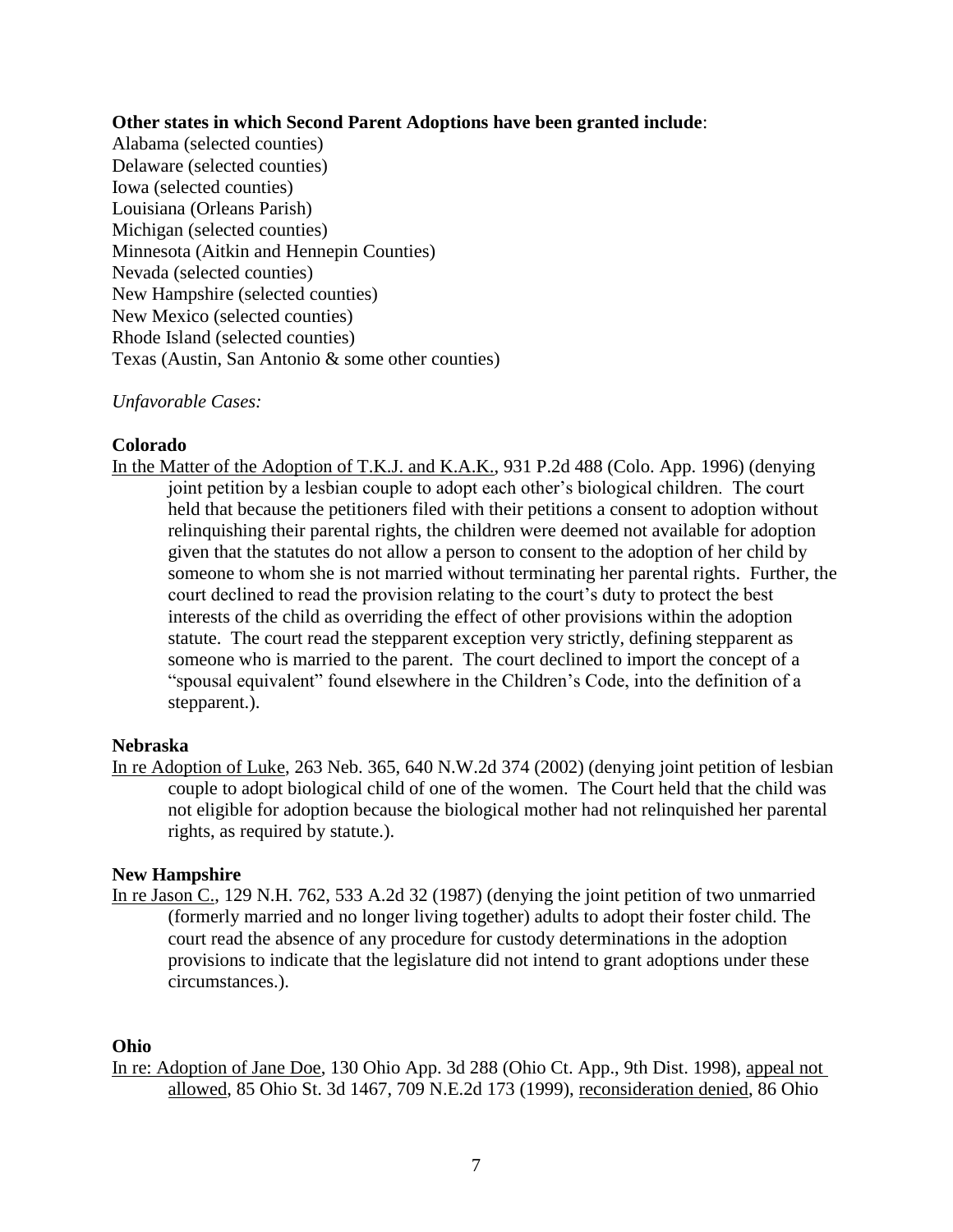St. 3d 1408, 711 N.E.2d 234 (1999) (denying the petition of woman to adopt her partner's biological child, stating that the adoption by an adult who was not the child's stepparent would terminate the parental rights of the biological parent by operation of law because the unambiguous language and meaning of the statute required strict construction).

## **Wisconsin**

In The Interest of Angel Lace M. v. Terry M., 184 Wis.2d 492, 516 N.W.2d 678 (1994) (denying single petition of woman to adopt her partner's adopted child and petition of mother to allow her partner to adopt the child upon termination of her ex-husband's parental rights. The court held that while the petitioner met eligibility requirements to adopt, the child was not eligible to be adopted because one parent still retained parental rights, and further that the parent's rights would be automatically terminated if the petitioner were allowed to adopt the child. The court also found no constitutional violation to the child's or petitioner's rights.

# **2. Cases Testing Validity of Second Parent Adoptions**

# **Florida**

Embry v. Ryan, 11 So.3d 408 (Fla. Ct. App. 2009) (Reversing a district court decision refusing to recognize a same-sex adoption judgment from Washington, the Court of Appeals ruled that foreign adoption awards had to be accorded full faith and credit and enforced as if they occurred in Florida, even if they might contravene some Florida public policy, under Fla. Stat. Ann. §63.192 (2008)).

# **Kentucky**

S.J.L.S. v. T.L.S., 265 S.W.3d 804 (Ky. Ct. App. 2008) (Court declined to invalidate secondparent adoption issued under step-parent adoption portion of adoption statute because challenge was time-barred, but concluded that original grant of adoption was in error. Ruled that same-sex second parent adoptions that did not terminate the biological parent's rights were impermissible in Kentucky, and that same-sex partner did not qualify as "step-parent").

## **Michigan**

Giancaspro v. Congleton, 2009 WL 416301 (Mich. Ct. App. 2009) (District Court ruled that while it was compelled to recognize Illinois adoption under Full Faith and Credit Clause, this did not extend to the enforcement of Michigan's Child Custody Act. The Court of Appeals reversed, holding that the legal framework for custody in Michigan did not exclude children adopted out-of-state).

## **Mississippi**

Nancy Polikoff notes, "Although Mississippi recently enacted a prohibition on adoption by same-sex couples in that state, the legislature rejected a portion of the original proposal that would have denied recognition to such adoptions granted in other states." Nancy D. Polikoff, *Recognizing Partners But Not Parents / Recognizing Parents But Not Partners:*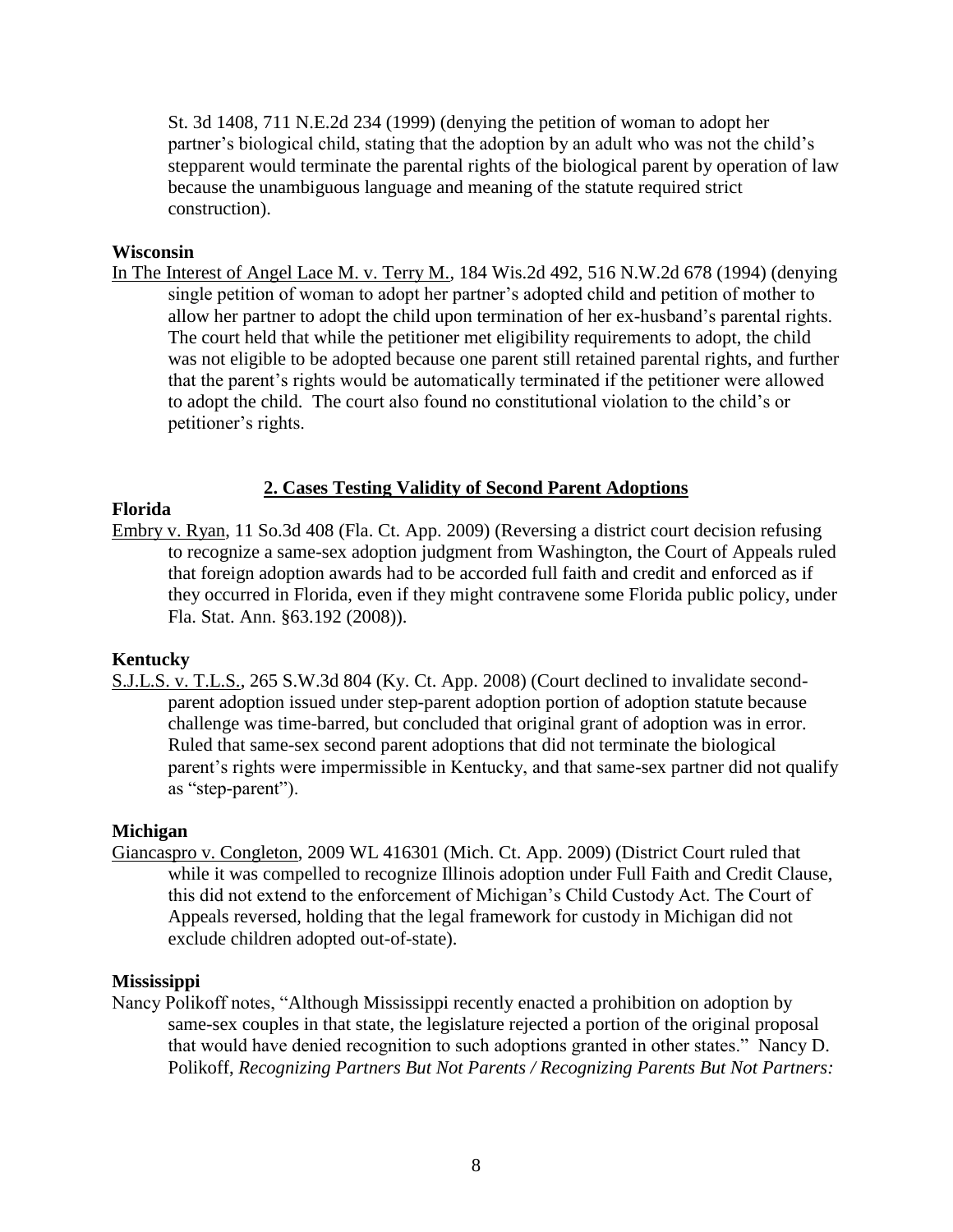*Gay and Lesbian Family Law in Europe and the United States*, 17 N.Y.L. Sch. J. Hum. Rts. 711, 735 (2000).

## **Nebraska**

Russell v. Bridgens, 264 Neb. 217, 647 N.W.2d 56 (2002) (Nebraska court refused to invalidate Pennsylvania coparent agreement, even though jurisdiction to enter the coparent agreement was predicated on Pennsylvania law. The court noted that it eagerly awaited pending Pennsylvania decisions in dicta. Remanded for determination of custody and support.).

# **North Carolina**

- Boseman v. Jarrell, 704 S.E.2d 494 (N.C. 2010) (Supreme Court held that a lesbian partner's second-parent adoption was void because the issuing court did not terminate the parental rights of the biological mother, her partner, as required by statute. Despite voiding the second-parent adoption, the court affirmed the use of the best interest of the child standard to award joint custody to the former partners).
- Erez v. Starr, 97 CVD 624 (Gen. Ct. Justice, Durham County Aug. 29, 1997), appeal dismissed, COA99-1534 (N.C. Ct. App. Nov. 27, 2000) (District judge ruled that under the Full Faith and Credit clause of the U.S. Constitution, North Carolina should recognize the adoption of a child by her lesbian co-parent which occurred three years earlier in Washington state. Biological mother argued adoption should be deemed invalid because N.C. statue prohibited recognition of same-sex marriages. See http://www.qrd.org/qrd/usa/legal/lgln/1997/10.97;

http://www.nclrights.org/releases/nocar.htm. See also Barbara J. Cox, *Adoptions by Lesbian and Gay Parents Must Be Recognized by Sister States under the Full Faith and Credit Clause Despite Anti-Marriage Statutes That Discriminate Against Same-Sex Couples*, 31 Cap. U. L. Rev. 751 (2003), citing Nancy D. Polikoff, *Recognizing Partners But Not Parents / Recognizing Parents But Not Partners: Gay and Lesbian Family Law in Europe & the United States*, 17 N.Y.L. Sch. J. Hum. Rts. 711, 735 (2000).).

## **Oklahoma**

Finstuen v. Edmonson, No. CIV-04-1152-C (U.S. Dist. Ct. for the W. Dist. of Okla. Dec. 7, 2005), motion to dismiss denied, unreported, at http://www.lambdalegal.org/binarydata/LAMBDA\_PDF/pdf/350.pdf (Same-sex couples who adopted children while living in other states and later moved to Oklahoma are challenging 2004 law that states Oklahoma "shall not recognize an adoption by more than one individual of the same sex from any other state or foreign jurisdiction." OK ST T. 10 § 7502-1.4 (A). Defendants moved to dismiss, claiming they are protected from suit by Eleventh Amendment immunity. Judge ruled that plaintiffs are seeking prospective equitable relief from state officials for alleged violations of federal law, and thus rejected state's Eleventh Amendment claim. See http://www.lambdalegal.org/cgibin/iowa/cases/record?record=215.).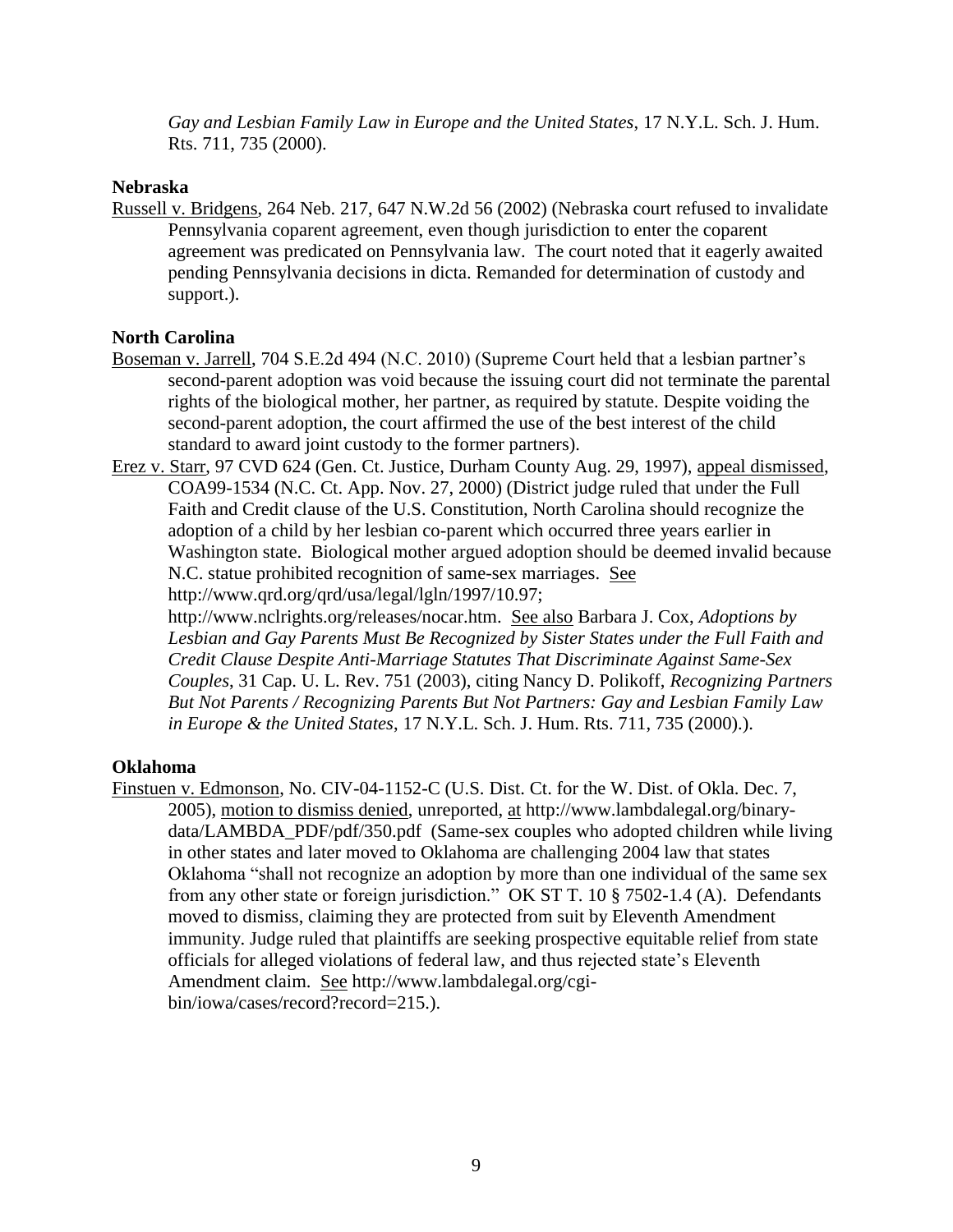# **3. Bans on Adoption and Foster Care**

#### *Adoptions Bans on Individuals:*

#### **Florida**

- GLBT individuals and same-sex couples cannot adopt. "No person eligible to adopt under this statute may adopt if that person is a homosexual." FL ST § 63.042(3).
- Lofton v. Secretary of Dept. of Children and Family Services, 358 F.3d 804 (11th Cir. 2004), rehearing en banc denied, 377 F.3<sup>rd</sup> 1275 (2004), cert. denied, 125 S.Ct. 869 (2005), (Foster parents and guardians challenged constitutionality of Florida law prohibiting homosexuals from adopting children. The United States District Court for the Southern District of Florida granted summary judgment for state, and appeal was taken. The Court of Appeals, held that: (1) relationships involving foster and legal guardian families did not create liberty interest in family integrity, and (2) statute did not violate equal protection.).

## *Adoption Bans on Couples:*

#### **Arkansas**

Arkansas Dept. of Human Services v. Cole, 2011 Ark. 145, 2011 WL 1319217 (Ark. 2011) (striking down a ballot initiative banning unmarried couples from adopting as violative of the privacy rights provided for in the Arkansas constitution).

#### **Mississippi**

GLBT individuals may adopt, but law amended in 2000 to prohibit adoption by same-sex couples. "Adoption by couples of the same gender is prohibited." MS ST § 93-17-3(2).

## **Utah**

Same-sex couples are effectively prohibited from adopting. "(a) A child may be adopted by: (i) adults who are legally married to each other in accordance with the laws of this state, including adoption by a stepparent; or (ii) any single adult, except as provided in Subsection (3)(b). (b) A child may not be adopted by a person who is cohabiting in a relationship that is not a legally valid and binding marriage under the laws of this state. For purposes of this Subsection (3)(b), "cohabiting" means residing with another person and being involved in a sexual relationship with that person." UT. CODE §78-30-1(3).

## *Challenged Foster Care Bans:*

#### **Arkansas**

Approved in 1999, Section 200.3.2 of the Minimum Licensing Standards of the Child Welfare Agency Review Board: "no person may serve as a foster parent if any adult member of that person's household is a homosexual. Homosexual, for purposes of this rule, shall mean any person who voluntarily and knowingly engages in or submits to any sexual contact involving the genitals of one person and the mouth or anus of another person of the same gender, and who has engaged in such activity after the foster home is approved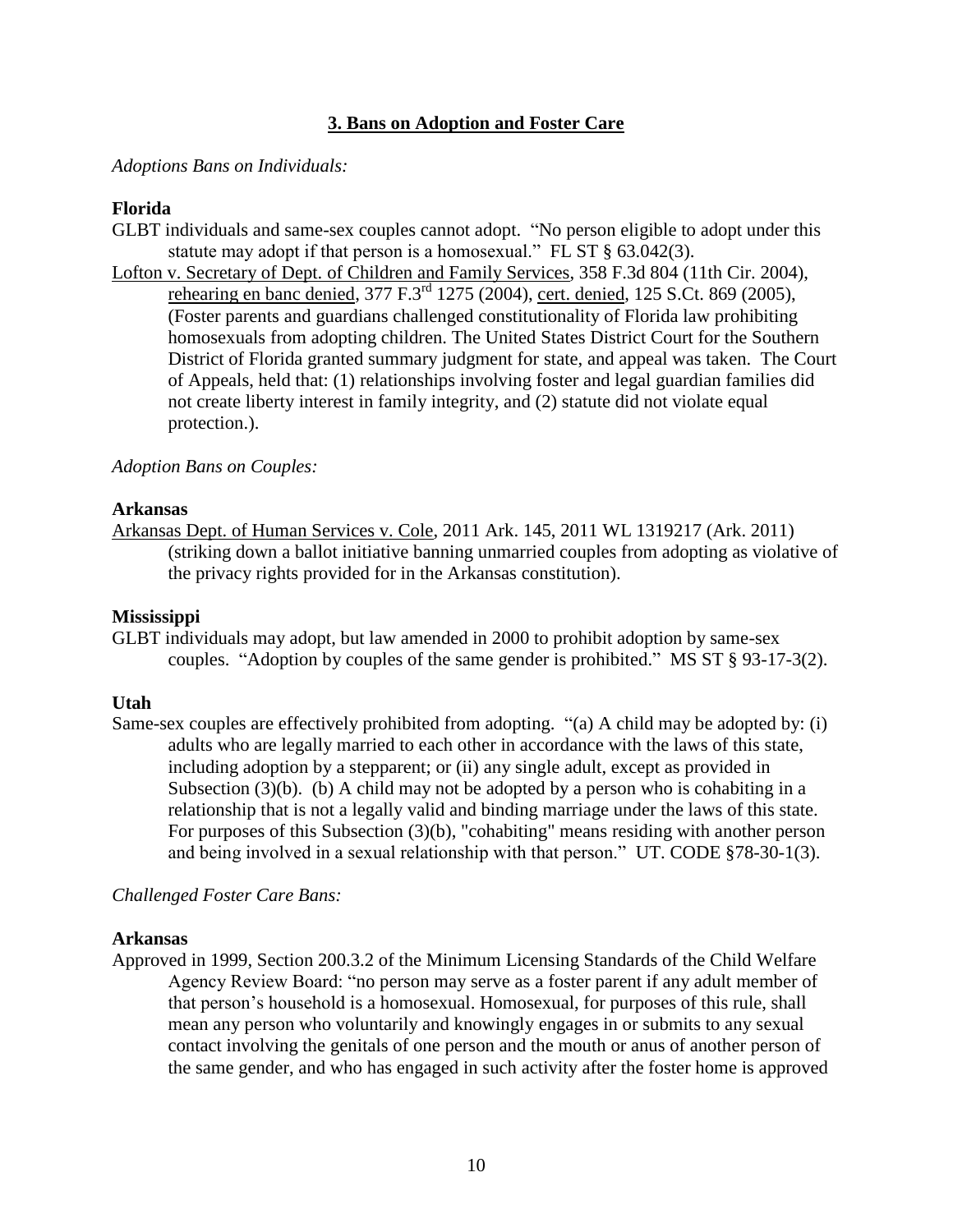or at a point in time that is reasonably close in time to the filing of the application to be a foster parent";

Howard v. Child Welfare Agency Review Bd., 2004 WL 3154530 (Cir. Ct. of Ark. Dec. 29, 2004), on appeal no. 05-814 (Sup.Ct.Ark.) (Ruled that Section 200.3.2 of the Minimum Licensing Standards, promulgated by the defendant Board, is not a rule or regulation that "promotes the health, safety, or welfare of children," is unconstitutional as being violative of the Separation of Powers Doctrine, does not violate the Equal Protection provisions of the United States Constitution or the Arkansas Constitution, and does not violate the plaintiffs' constitutional rights to privacy or intimate association under either the United States Constitution or the Arkansas Constitution. Declared Section 200.3.2 of the Minimum Licensing Standards unconstitutional under the Separation of Powers Doctrine and enjoined the defendants from enforcement of such regulation.").

# **Missouri**

In March 2005, a woman was denied her application to become a foster parent solely because she was a lesbian. The decision by the Department of Social Services was overturned in February 2006 in Johnston v. MO Dept. of Social Services Petition, 2005 WL 3465711, No. 0516-CV09517 (Mo.Cir.Ct., February 17,2006). In June 2006, Missouri Attorney General Jay Nixon acknowledged that with the legislature's repeal of the same-sex sodomy law, the State had no standing to deny foster parent applications of gay and lesbian individuals. See [http://www.aclu.org/lgbt/parenting/25811prs20060608.html.](http://www.aclu.org/lgbt/parenting/25811prs20060608.html)

# **North Dakota**

- Damron v. Damron, 670 N.W.2d 871 (North Dakota, 2003) (The Supreme Court held that modification of child custody from ex-wife to ex-husband within two years of prior custody order, based on ex-wife's homosexual household, was clearly erroneous; overruling Jacobson v. Jacobson*,* 314 N.W.2d 78.);
- Law was amended in 2003 to allow child-placing agencies to refuse placements that violate religious or moral policies. "The department of human services may not deny a license [to a child-placing agency] because of the applicant's objection to performing, assisting, counseling, recommending, facilitating, referring, or participating in a placement that violates the applicant's written religious or moral convictions or policies." N.D. CENT CODE §50-12-03.

# **Virginia**

Kaufman v. Va. Department of Social Services, motion to dismiss denied (Arlington Co. Circ. Ct. May 3, 2002), settled (Aug. 14, 2002) (Virginia officials refused to allow Kaufman to adopt a foster child from the District of Columbia because she is a lesbian, despite the fact she had previously adopted and successfully raised a foster child. Lambda Legal and the ACLU of Virginia argued for Kaufman that under Virginia law, state officials could not refuse to consider applications from gay men and lesbians and must evaluate applicants on a case-by-case basis, in light of the best interests of the child. Under the settlement, Dept. of Social Services sent its local departments and agencies a directive instructing that consideration of all applications for adopting out-of-state children "will be limited to whether the proposed placement is contrary to the interests of that child" and that "there are no absolute barriers" to potential adoptions.)